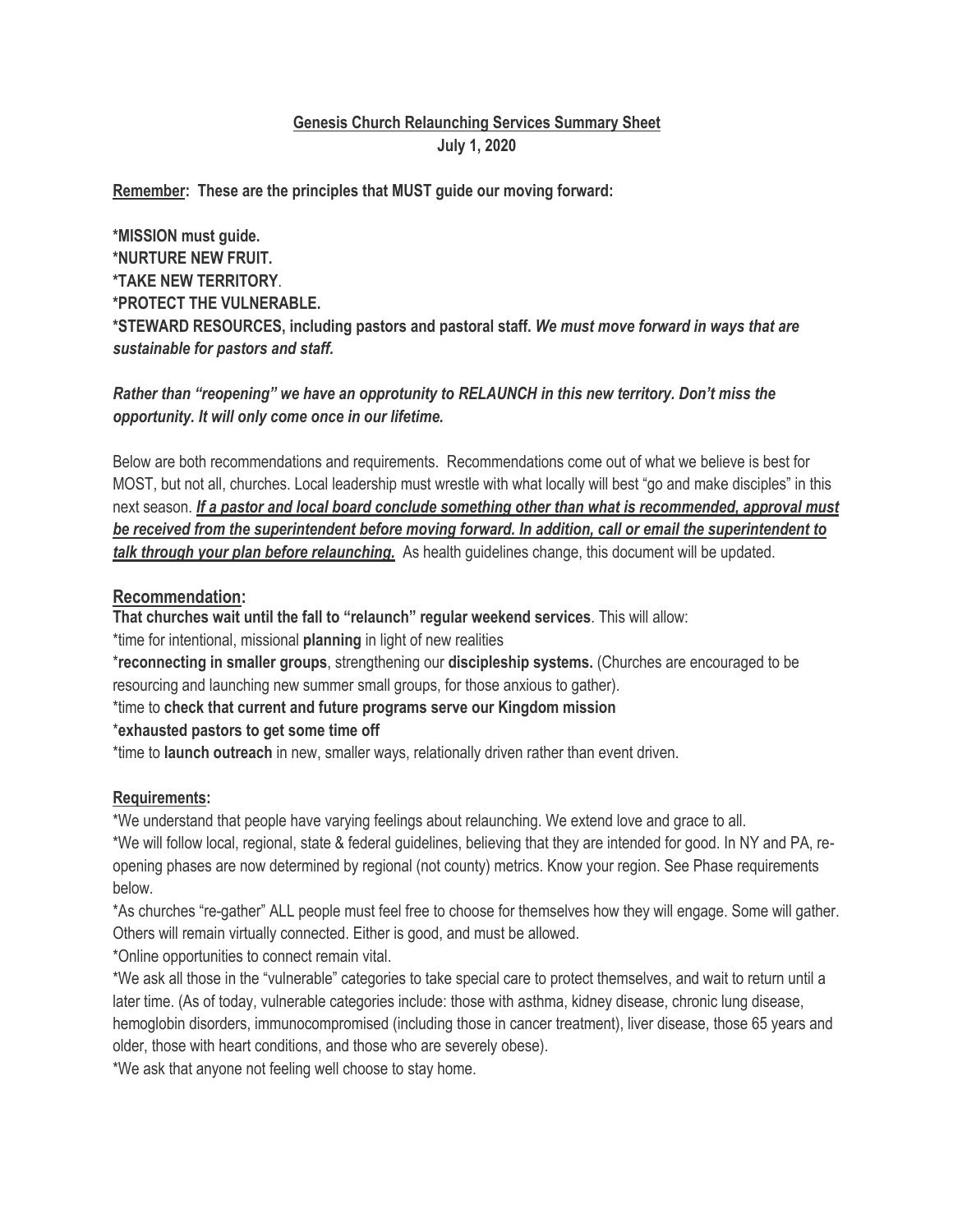\*Once allowed, all public services must have space to welcome visitors within distancing guidelines. (We do not hold services only for members).

\*We ask that, out of concern for others, all wear masks (except children under 2 and those with breathing difficulties) while entering, exiting, moving around the building, or singing (masks may be removed while seated and not singing). \*Pastors and leaders must read through the state & CDC reopening guidelines (3 links below) in order to have plans in place with best practices.

\*To "relaunch" services, the pastor must get approval from the superintendent. (Call)

### **Requeirements as you follow your regional guidelines** for your "phase"...

#### **PHASE 1**:

*Gatherings allowed in Phase 1: \*Private gatherings* of **10 or less people** *\*Small groups* **of 10 or less**  *\*Small outdoor gatherings with strict social distancing maintained. \*Drive-in church* 

### **PHASES 2 & 3:**

*Churches in Phase 2 & 3, now have 50% capacity allowed (whatever % is currently allowed for retail), as long as social distancing can be maintained. This is due to a ruling by the court: https://abcnews.go.com/US/wireStory/judge-blocks-25-capacity-rule-religious-services-ny-71480425*

#### *Practices in place:*

**\*Hand sanitizer** required as people enter the building.

\*Regular **cleaning and disinfecting** of the building / bathroom according to CDC & state guidelines.

\*Temporary **removal of shared** books or screens (hymnals, pencils, pew bibles, touch screens).

**\*Strict social distancing** to be adhered to (including in bathrooms, lobby, offices), with the exception of family members who live together. Any seating must be separated at least by 6 feet.

#### **\*No food or coffee stations.**

**\*"Maintain a continuous log** of every person, including workers and visitors, who may have close contact with other individuals at the gathering site or area; excluding deliveries that are performed with appropriate PPE or through contactless means*. The log is not required to maintain a list of attendees."* If one of them contracts COVID19, health officials must be notified immediately. Also for those people: "Implement **mandatory health screening assessment** (e.g. questionnaire, temperature check) for employees, faith leaders, and volunteers, asking about (1) COVID-19 symptoms in past 14 days, (2) positive COVID-19 test in past 14 days, and/or (3) close contact with confirmed or suspected COVID-19 case in past 14 days. Responses must be reviewed daily and documented." See NY guidelines for faith communities for next steps.

#### **\*Post safety plans on site.**

**\*Masks are required while moving around and singing.** In addition to this being a state requirement, this tangibly demonstrates care for others. Have a separate mic for each person who needs it, or disinfect before passing. **\*Children remain with parents.**

\*Offering in a box or basket at the back of the church. No plates passed.

\*No programs passed out OR programs places on seats ahead of time by masked and gloved individuals.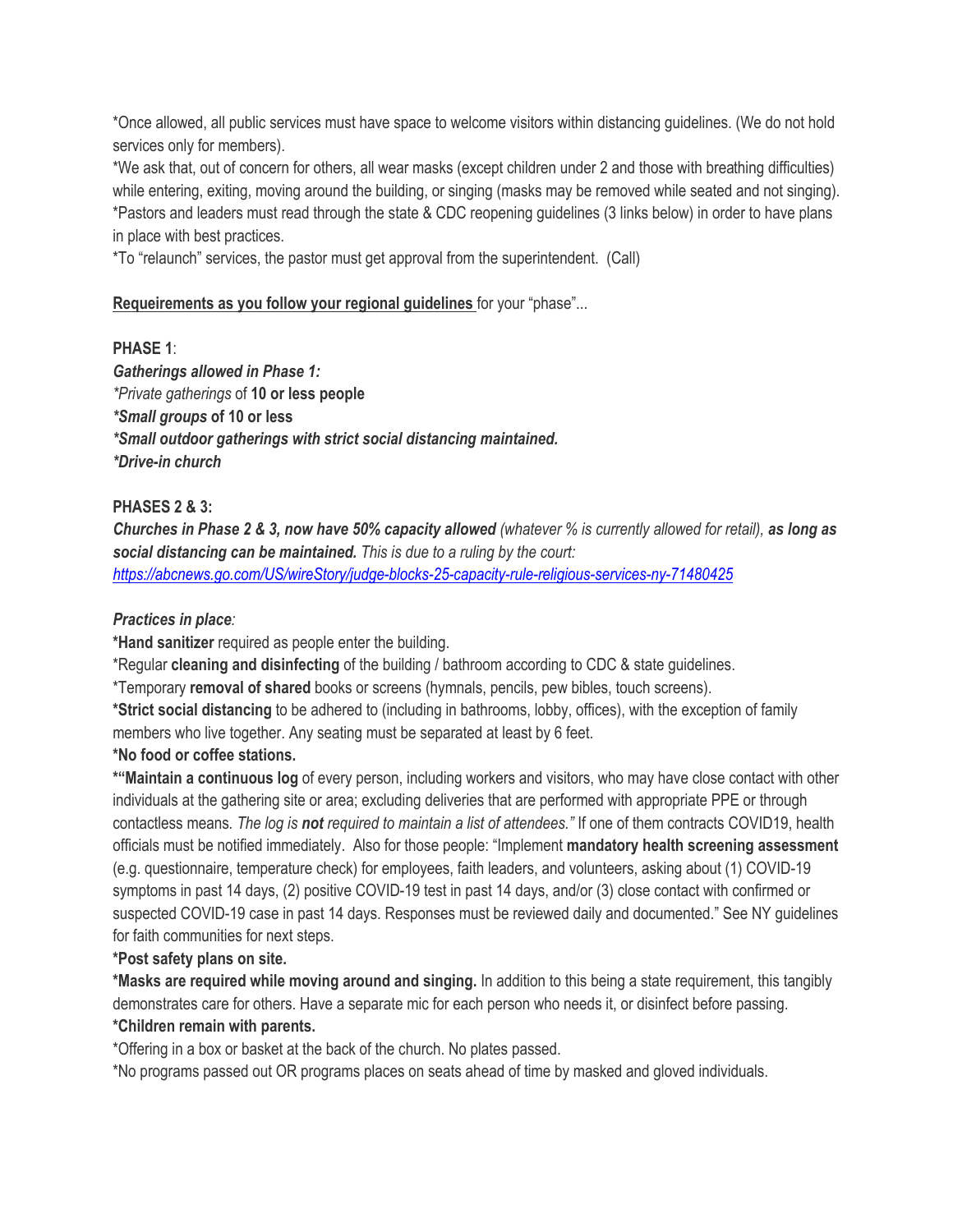\*Gathering areas (lobby, fellowship hall) closed or used as hallway space where people cannot gather. (Have a one way traffic flow, with separate entrances and exits).

\*No communion elements passed or shared. (Individual and sealed communion cups distributed on chairs is an option, but these must be put on the table by an individual with mask & gloves. See:

https://www.cokesbury.com/081407011585-fellowship-cup-communion-wafer-juice-100-pack for purchase of these). \*Greeters must remain socially distanced and masked.

\*Doors remain open (rather than everyone touching the door), for any room being used OR a gloved, masked individual opens the door for all.

\*Bathrooms to be monitored so that only one person is allowed in at a time, and cleaning is done on a regular basis.

### *Gatherings allowed:*

\*Number allowed to gather for worship: up to 50% of your worship / space capacity with strict social distancing. \*Small groups of 10 or less where social distancing is kept.

\*Outdoor gatherings where social distancing is maintained.

### *Practices in place for outside gatherings:*

 *NOTE: there is no clarity for this, so for now we will use the 150 limit placed on high school graduations:*

\*Masks to be worn except when seated & not singing

\*6' distances to be marked in some way.

\*Plans for bathroom use in line with the above.

\*Plans for arrival and dismissal must be made in order to maintain social distancing.

### **PHASE 4:**

At this time, same as above. We assume that there will be a "Phase 5" or "back to normal" once a vaccine is in place.

## **Resources:**

New York Reopening Guildeins for Communities

https://www.governor.ny.gov/sites/governor.ny.gov/files/atoms/files/ReligiousandFuneralServicesSummaryGuidance. pdf

https://www.governor.ny.gov/sites/governor.ny.gov/files/atoms/files/ReligiousandFuneralServicesMasterGuidance.pdf https://abcnews.go.com/US/wireStory/judge-blocks-25-capacity-rule-religious-services-ny-71480425 CDC guidelines for faith communities: https://www.cdc.gov/coronavirus/2019-ncov/php/faith-based.html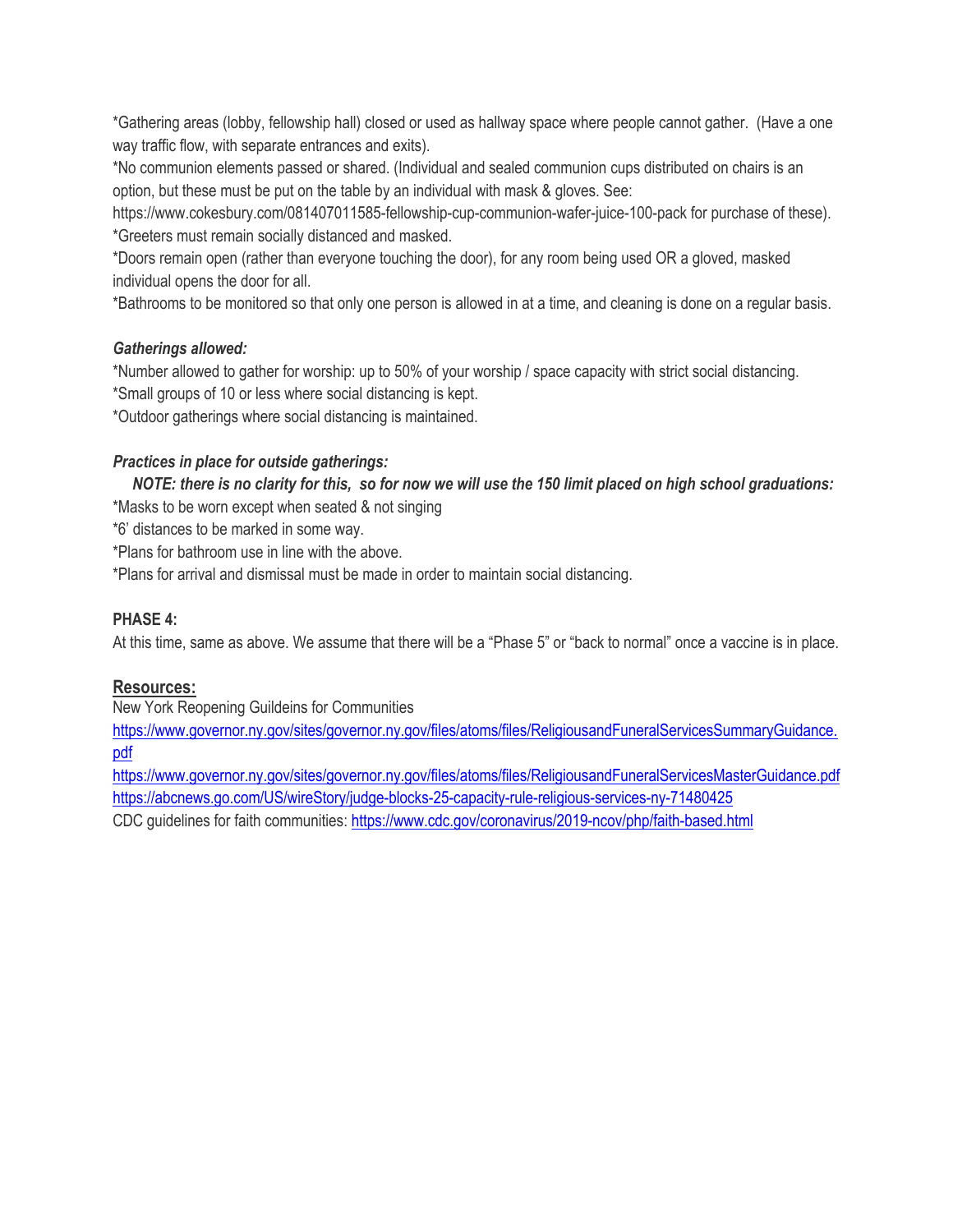# FMC Guidelines from the Board of Bishops: https://fmcusa.org/covid19 (link and attached below) **From the Board of Bishops:**

#### **Board of Bishops Statement** *in response to the address of President Donald Trump on May 22, 2020*

Greetings Free Methodist Family,

Yesterday, May 22nd, President Donald Trump issued a national declaration acknowledging the essential nature of churches in our communities and calling on all state governors to allow churches to open immediately. It is always encouraging to hear governmental leaders reflect the values we hold so dear. However, while bold proclamations serve to stir people to action, let us first be a people who are committed to love and wisdom before we consider regathering.

**In our previous Board of Bishop's directive, we empowered each Superintendent(s) to make reopening decisions based on the unique situations in our 25 Annual Conferences. We would reiterate that directive and ask that** *local churches not consider meeting in person until receiving permission from and observing all stipulations from your Superintendent(s).*

Our conference superintendents are providing outstanding leadership and we are grateful for them. They are collectively guiding us to act in love and wisdom and recentering us on what is most essential and central to our ministry as the church.

Richard Hammer, church law expert and attorney, provides this stark reminder, "I recommend that any church that is considering reopening review an article from the Centers for Disease Control (CDC). It describes a case in Arkansas in which 2 symptomatic attendees at a church event infected 35 of the 92 persons in attendance (3 of whom died)." (the full article:

https://www.cdc.gov/mmwr/volumes/69/wr/mm6920e2.htm?s\_cid=mm6920e2\_w&fbclid=IwAR1F0tURzgZeYSYp5bO yQTunl0qJUxugABvhpL2VOS80lYDRqRkMNhX4aCg).

Our mission, to Love God, Love People, and Make Disciples is not, nor has it been, compromised during this season of physical distancing. We will continue to be essential even as we live out our mission house to house, in our communities, and through our collective service for Jesus' sake.

One important clarification, our churches are not closed. The church of Jesus is alive and well. The church is actively caring for those in their congregations and communities in numerous ways and continue to gather via digital and other means. We are the church actively bringing the love of Jesus in every context where we are located. Know that we are praying for each of you even as you are holding the tension between calling people to gather and leading through the unknown. May God give you strength for the work you are doing and the grace to bear the weight of responsibility that falls to each of you in times like these.

In Christ, Linda Adams, Keith Cowart, & Matt Whitehead The Board of Bishops, Free Methodist Church – USA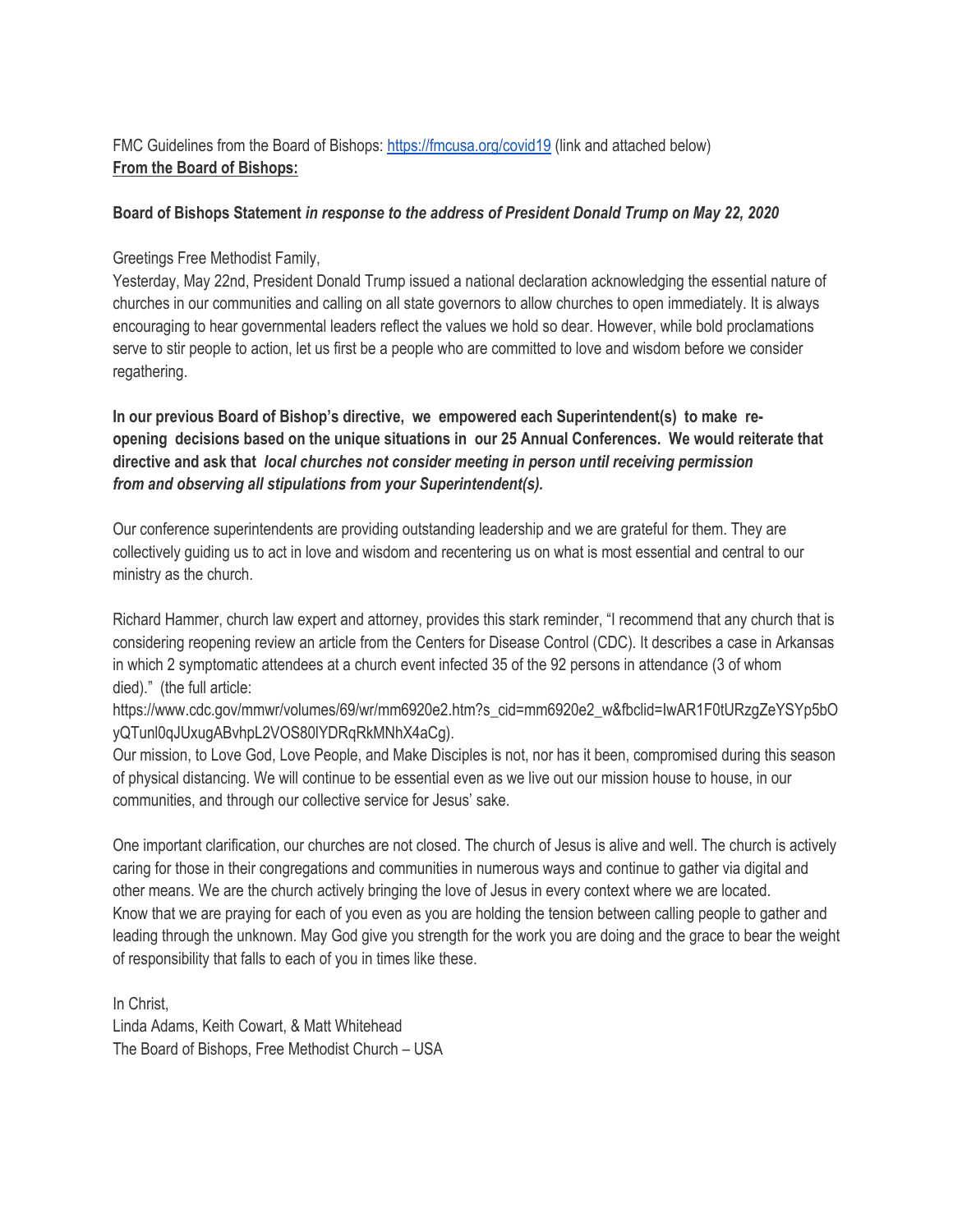#### **Planning Re-engagement of Public Gatherings - 4/30/2020**

Free Methodist Family,

Greetings in the name of the Lord Jesus! As governmental agencies consider gradually walking back physical distancing measures in place to limit the scope of the COVID-19 pandemic, we want to offer some guidance for our congregations, camps, ministries, and members as we enter the next phase of managing our present realities:

**Lead with Love.** The Love of God should define us and our actions in this historic moment. Our love for each other and for those in the world around us will be what causes us to stand out in this time and point others to Jesus (John 13:35 & 3:16 and Romans 12:9-11). Emotions are running high as we all tire of the losses we are experiencing. People are watching how the church will respond under the pressure of these times and we will be judged by the love and generosity evident in our actions. Words alone will not be sufficient, but deeds that demonstrate the love of Jesus will speak powerfully. This is a moment for warm hearts and cool heads as we consider the best path forward. We all wish things could return to "normal", but this pandemic has fundamentally shifted our culture and continues to do so in ways we don't yet understand. Looking back, we will all be experts on the change, but right now, not so much. We need to lead with love and show extra wisdom and grace proceeding with caution and praying that the Lord will help us to all be humble, gracious, respectful and kind in our responses and positions we take during this crisis. Let's lead with love and put the interests of others before our own (Romans 12:9-11) showing them the love of Jesus. We all want to get back to regular in-person meetings, but depending on our context, we may need to lay that need down for the health and safety of our neighbors and the more vulnerable among us.

**Take Thoughtful Steps Forward.** We all wish we could have definitive answers and a set timeline guide as we enter this new season of response. However, there is no way to establish a specific universal process as the context varies widely in each of our settings, so each congregation, camp, or ministry will need to develop a plan in close cooperation with their conference. These are the things we can provide direction on for all our Free Methodist Family:

1) **Superintendents will provide the leadership for their conferences** regarding the specific timelines and conditions for the resumption of gatherings and use of church buildings in the coming season. In all cases, they will follow or exceed local and state government restrictions. These could vary widely even within states or conferences and elders are advised to follow the leadership of their superintendents. In some cases, it may be legal to gather, but not wise to do so given the moral, financial, or legal risks associated with doing so. Pressure may come from church members or even elders to commence gatherings or open church building prematurely. Follow your superintendent's lead whether or not you fully agree and remind people that Jesus regularly modeled laying down his own interests for the sake of others and we should do the same.

2) Pastors and local church leaders are encouraged to **engage in a thorough and thoughtful process of planning and preparation** to:

a. Design and evaluate missional advances and ministry opportunities in your community. The current limitations do not hinder our ability to be effective in the mission. Be prayerfully creative, look at what resources you have, and redesign ministry approaches for the current realities. We can be effective and see significant kingdom growth even in the midst of this trial, if we listen to the Holy Spirit and adjust our methods for the season at hand.

b. Access resources to help you think through specifics and that challenge your thinking. There are many good resources available. Superintendents can point you to recommended sources for your context. Here are some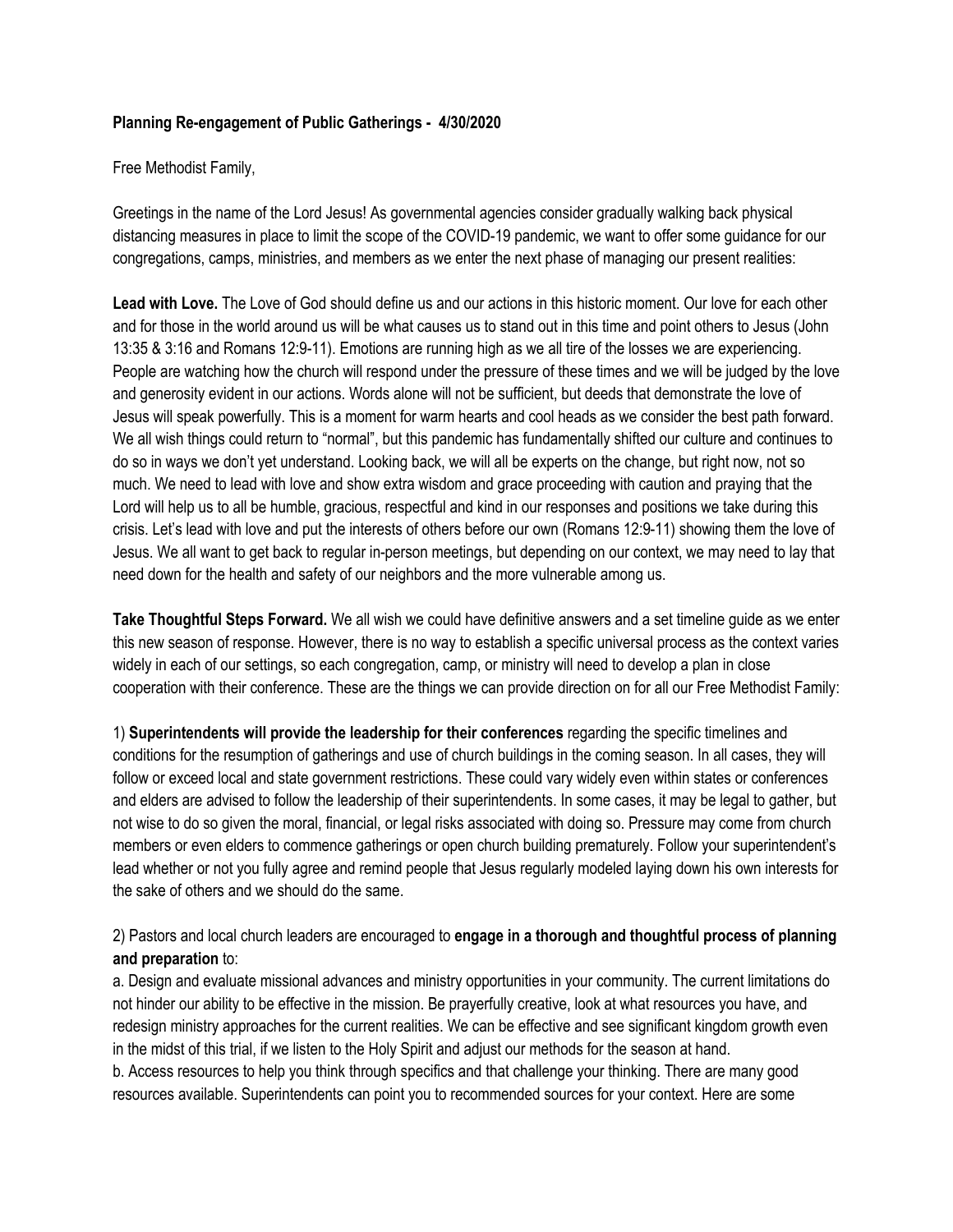resources to get you started: we recommend the article we shared last week which provides questions to consider, this guide created by a local church, and this article by Ed Stetzer as a place to start your process.

c. Be generous with your encouragement, love, prayers, ideas, and resources. Live by faith, not in fear, and see what God will do with the seed of generosity you sow; and

d. Prepare for the long haul. This recovery will occur in phases over time. Don't press pause and wait for things to return to "normal." Make disciples, adjust your model, use every tool at your disposal to advance the kingdom, do justice, and serve the poor and vulnerable among us. As we do, the kingdom will advance, and we will be better positioned on the other side of this; and

e. Consider ways to protect the interests of the vulnerable in your community and by reducing the legal, health, and liability risks in your planning and preparations. Be judicious in the intentional application of public safety protocols combined with an acute awareness of public scrutiny as you begin to reopen your building or hold gatherings. Some churches became hot spots for the initial outbreaks of the virus in the US with devastating consequences. Churches who do not consider the full ramifications of decisions could be responsible for the dreaded "second wave" of infections. Please lead with love and use caution.

**Respond Personally in Mission**. Jesus is asking all of us to respond in this moment as ambassadors of Christ, as member of his body, and as his presence in the earth. We can't just respond in abstract or organizationally. Each member or elder in the Free Methodist family must take personal action in obedience to Jesus as he is calling you to respond to this crisis. Brian Schiller, in his recent article, encouraged readers to think about how they can take selfless, Christ-like action in this time. We adapted his three questions for your consideration:

1. How does my calendar or to-do list include helping others?

2. This month, what of my personal income is designated for others above and beyond what I have done in the past? Am I considering my neighbors, the poor, and the global church?

3. In prayer, what inclusions do I have beyond family, friends, and church? Who am I praying for to become followers of Jesus?

**Be Encouraged.** Even though our church buildings need to be reopened, the church is alive and well. We have been deployed. Our mission is not merely gatherings, it is loving God, loving people, and making disciples. While large inperson gatherings are wonderful and important to our collective identity in Christ, they are not essential. We can gather virtually, in smaller groups as allowed, even if restricted to family groups, and we will know that where two or three are gathered, Jesus is present. We can accomplish the mission even under our current limitations.

Let's not focus on what we lack, but on what we have been given. Just as in the story of the feeding of the five thousand, what we have been given might not look like much, but it is more than enough with Jesus to meet the need. Let's trust Jesus with what we have and go for it! The gates of hell cannot prevail against the church and the current restrictions can't prevent the spread of the gospel in discipleship or in acts of love. If large gatherings do not resume for some time, we can still thrive in the mission of Jesus and witness exponential growth.

"I have told you these things, so that in me you may have peace. In this world you will have trouble. But take heart! I have overcome the world.'" John 16: 33 NIV

In closing, let us share with you how proud we are by the responses of the leaders and people called Free Methodists during this pandemic. Reports from all across the country have come to us about the love of Christ being